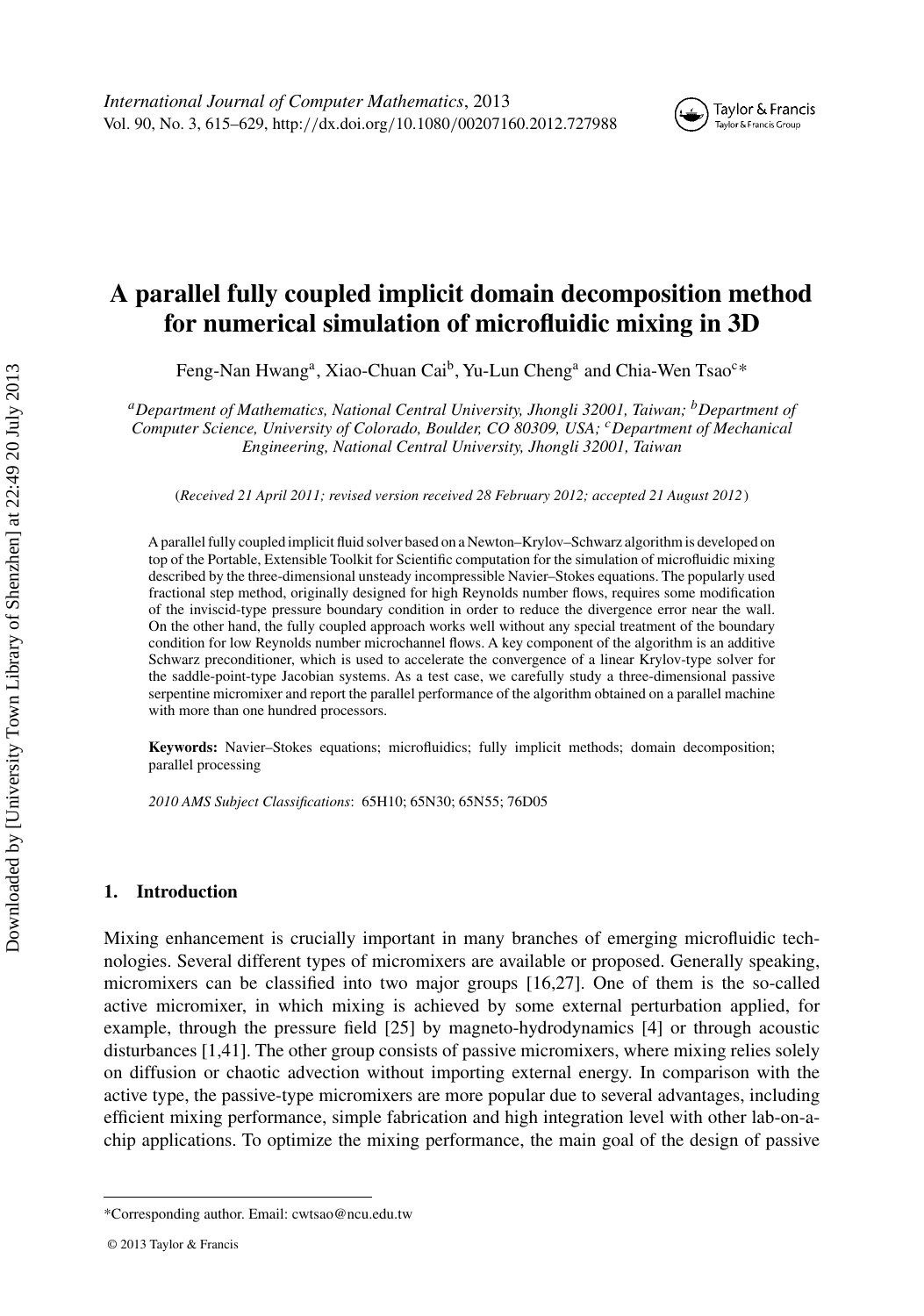micromixers is to increase the contact surface between two fluids and to decrease the diffusion path between them by changing the microchannel geometry. The mixing enhancement techniques include using a staggered herringbone microchannel to create three-dimensional twisting flows inside the microchannel [\[12,17,20](#page-13-0)[,35,39](#page-14-0)], placing obstacles inside the microchannel to create chaotic mixing [\[30](#page-13-0)[,33](#page-14-0)] or changing velocity profiles with various microchannel cross-section geometries [\[37\]](#page-14-0).

Most of the numerical simulations are carried out by using commercial software packages; e.g. ANSYS CFX [\[23\]](#page-13-0), COMSOL [\[36\]](#page-14-0), Fluent [\[8\]](#page-13-0) or CFD-ACE [\[33,39](#page-14-0)]. These package are easy to use because of the friendly interface, but are usually not parallel, or restricted to very small number of processors, and therefore cannot be used for high-fidelity simulations, which require very fine meshes and large number of processors. Recently, Glatzel *et al.* [\[15](#page-13-0)] evaluated the performance of some available computational fluid dynamics software packages with emphasis on microfluidic applications and concluded that there is a real need for faster and more accurate algorithms and software for microfluidic simulations on large-scale parallel computers. Thus, the aim of this paper is to investigate a fully parallel approach for solving incompressible Navier–Stokes (NS) equations, which is used to simulate the mixing of fluids in microsystems. We hope the algorithms and software developed in this paper will provide engineers with a more efficient approach for the design of microfluidic devices, and a scalable tool for understanding the physics of fluids at the nano or micro level. As a numerical example to demonstrate the applicability of our fluid solver to microfluidic systems and to evaluate the performance on a parallel machine, we focus on a three-dimensional serpentine microchannel, which is the passive micromixing model proposed by Liu *et al.* [\[24\]](#page-13-0).

In this paper, we develop and study some fully implicit methods that have recently gained in popularity [\[3,5,6,11,26,28](#page-13-0)[,40](#page-14-0)], because they allow much larger time-step size compared to fully explicit or linearly implicit methods due to the stability constraint of the time integrator employed, and they are more scalable on large-scale parallel computers. Additionally, they are able to accurately capture the nonlinear coupling between components, conserve more physical quantities, such as mass, momentum or energy for a longer period of simulation time. As pointed out by the authors of [\[21\]](#page-13-0), the inviscid-type pressure boundary condition in the classical temporal fractional step method, which is originally designed for high Reynolds number flows, needs to be modified in order to reduce the divergence error near the boundaries (see Figure 16.2 on p. 517 [\[21\]](#page-13-0)). On the other hand, the fully coupled implicit approach considered in this paper works well for both high Reynolds number laminar flows and lower Reynolds number microflows without changing the boundary condition. The price to pay is that we have to solve a nonlinear system at every time step. The inexact Newton method is one of the popular approaches for solving such nonlinear systems arising from time-dependent PDE problems because of its robustness and fast convergence. The kernel of the Newton-type method is the linear Jacobian solver, which is the most expensive part of the algorithm and the design of an efficient preconditioner is crucial for the success of the algorithm.

Our parallel algorithm is based on a Newton–Krylov–Schwarz (NKS) algorithm [\[7](#page-13-0)], which consists of three key ingredients: an inexact Newton method with backtracking as the nonlinear solver, a Krylov subspace method [\[31](#page-13-0)] as the linear solver for the Jacobian systems together with a parallel overlapping Schwarz domain decomposition-based preconditioner [\[34,38](#page-14-0)] to accelerate the convergence of the linear solver. The major advantage of NKS is that it is fully parallel, since one does not need to split the velocity and pressure fields. Furthermore, NKS is extendable to simulate other more complex full microsystems involving coupled electrical, mechanical, thermal and fluid components.

The rest of this paper is organized as follows. In the next section, we briefly mention the microfluidic model based on incompressible NS equations, followed by a description of a Newton– Krylov nonlinear solver, a parallel Schwarz preconditioner for the saddle-point-type Jacobian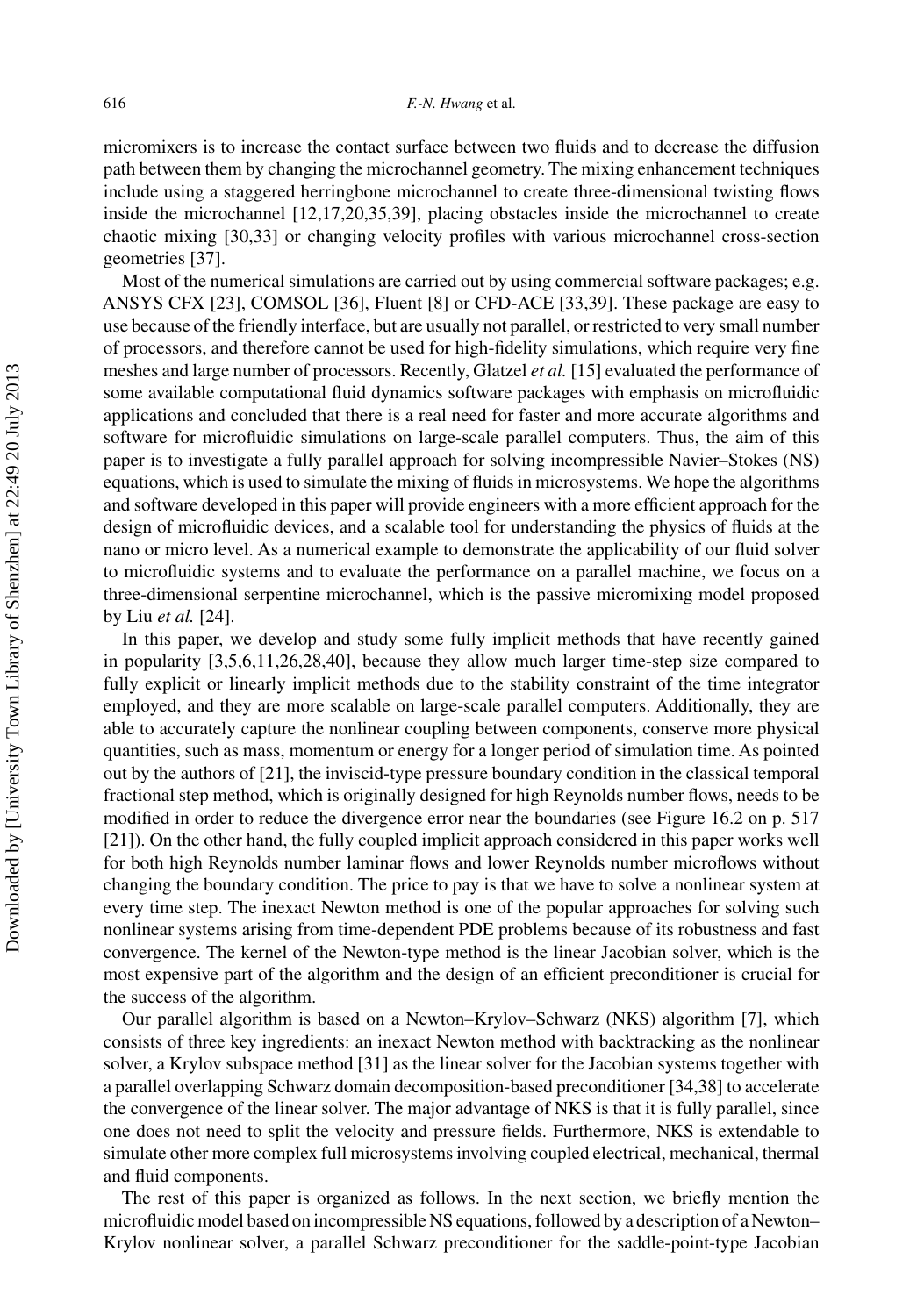<span id="page-2-0"></span>system, and an overview of parallel micro-flow simulator. In Section 4, numerical results for three microfluidic mixing problems are presented. Concluding remarks are given in Section 5.

#### **2. A model for incompressible micro-flows and their mixing**

To simulate the motion of fluids in a microchannel, we consider the three-dimensional unsteady incompressible NS equations defined on a bounded domain  $\Omega$  with the boundary  $\Gamma = \Gamma_{\text{D}} \cup$  $\Gamma_{\rm N}$  [\[21](#page-13-0)],

$$
\rho \left( \frac{\partial u}{\partial t} + u \cdot \nabla u \right) - \nabla \cdot \sigma = 0 \quad \text{in } \Omega \times (0, T),
$$
  

$$
\nabla \cdot u = 0 \quad \text{in } \Omega \times (0, T),
$$
  

$$
u = g \quad \text{on } \Gamma_{\text{D}} \times (0, T),
$$
  

$$
\nabla \cdot \sigma = 0 \quad \text{on } \Gamma_{\text{N}} \times (0, T),
$$
  

$$
u = u_0 \quad \text{in } \Omega \text{ at } t = 0,
$$
 (1)

where  $u = (u_1, u_2, u_3)^\text{T}$  is the velocity,  $\rho$  is the fluid density and  $\sigma$  is the Cauchy stress tensor defined as  $\sigma = -pI + \mu[(\nabla u) + (\nabla u)^T]$ , where *p* is the pressure, *I* is a second-order identity tensor and  $\mu$  is the dynamic viscosity. Here, we impose two types of boundary conditions: the Dirichlet boundary condition on  $\Gamma_D$  and the homogeneous Neumann boundary condition on  $\Gamma_N$  and assume that the flow is stationary at the beginning of the computation. The Reynolds number,  $Re$ , is defined as  $\rho(Q/A)D_h/\mu$ , where Q is the volumetric flow rate through the channel, *A* is the cross-sectional area and  $D_h = 4A/P$  (*P* is the wetting perimeter of the channel) is the hydraulic diameter of the channel. The Reynolds number is quite low in a microfluidic system, typically ranging from 0.01 to 100 [\[27\]](#page-13-0). However, due to the presence of some abrupt turns in the computational domain, e.g. a 3D micromixer, the effect of the convective acceleration term plays an important role during the numerical simulation, thus the diffusive term cannot be neglected. To measure the degree of mixing of fluids, we solve a 3D convection–diffusion equation at certain time steps,

$$
\mathbf{u} \cdot \nabla C - D\Delta C = 0,\tag{2}
$$

where  $\boldsymbol{u}$  is the velocity field obtained from the solution of the NS equations,  $D$  is the diffusivity coefficient of the species and *C* is the concentration of the species. The corresponding mixing efficiency at a cross-section of a channel is defined as

$$
M = 1 - \sqrt{\frac{1}{n_{\rm c}} \sum_{i=1}^{n_{\rm c}} \left(\frac{C_i - \bar{C}}{\bar{C}}\right)^2},\tag{3}
$$

where  $n_c$  is the number of mesh points on the cross-section and  $C_i$  is the concentration at the mesh point and  $\bar{C}$  (= 0.5) is the average number of concentration.

### **3. A parallel fully coupled and fully implicit fluid solver**

Our parallel time-dependent 3D incompressible fluid solver is implemented on top of the Portable, Extensible Toolkit for Scientific computation (PETSc) [\[2\]](#page-13-0). The solver has been validated and successfully applied to blood flows in the arteries [\[19\]](#page-13-0). In addition, the parallel fluid solver has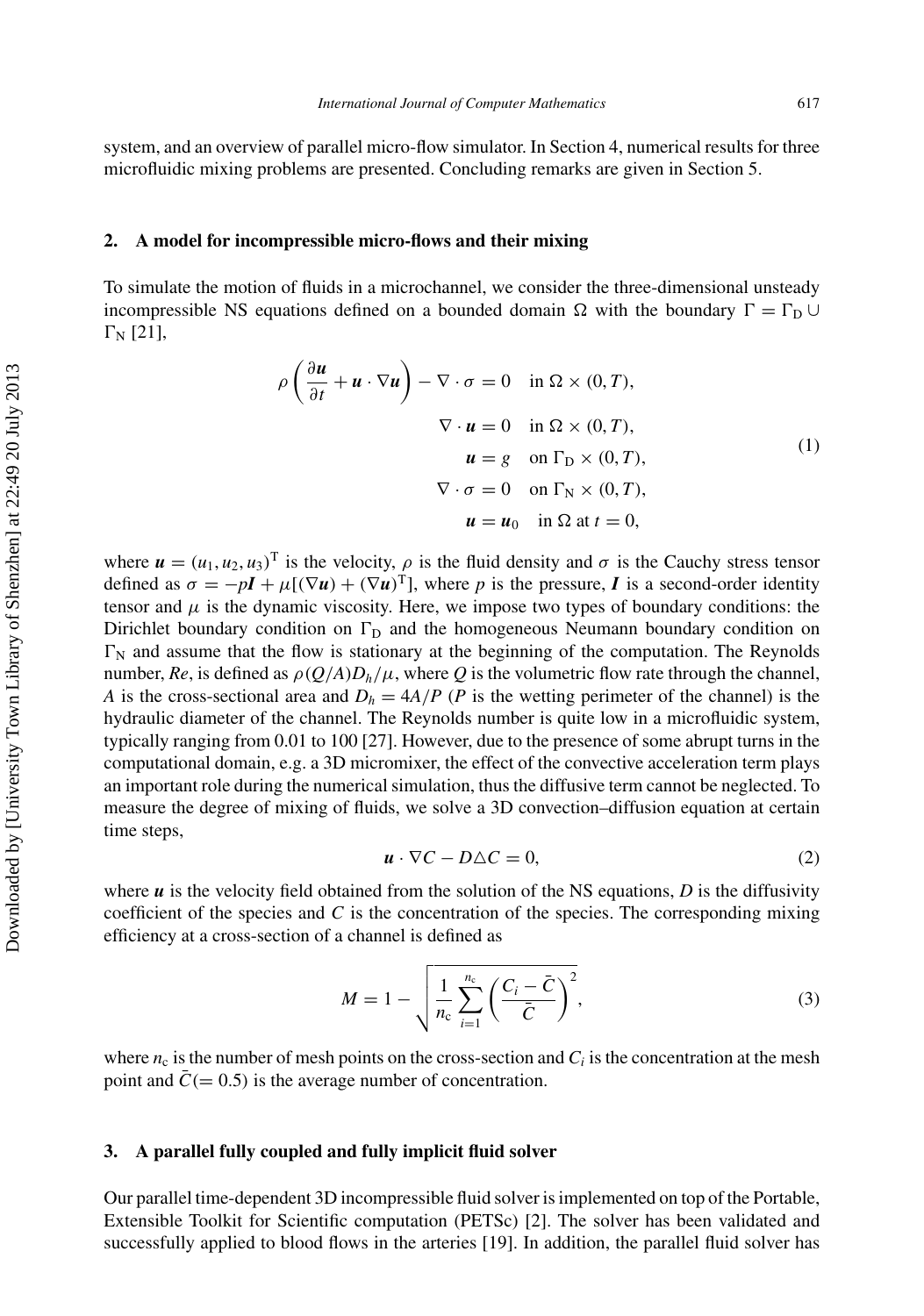<span id="page-3-0"></span>been integrated with other state-of the-art pre-processing and post-processing software packages, including (1) Cubit [\[9](#page-13-0)] for 3D unstructured finite element mesh generation; (2) ParMETIS [\[22\]](#page-13-0) for mesh partitioning for the purpose of parallel processing; (3) ParaView [\[29](#page-13-0)] for scientific visualization of numerical results and conducting data analysis. Below we give a description of the discretization scheme and the parallel solution algorithm employed in the fluid solver.

To discretize the NS Equations [\(1\)](#page-2-0), we use an implicit backward Euler finite difference method for the temporal variable and a stabilized  $P_1 - P_1$  Galerkin/least-squares finite element method [\[13](#page-13-0)] in the spatial domain covered by a given tetrahedral mesh. At each time step, it is necessary to solve a large, sparse, nonlinear algebraic system

$$
F(x) = 0,\t\t(4)
$$

where the vector *x* corresponds to the nodal values of  $u_h = (u_h^1, u_h^2, u_h^3)$  and  $p_h$  at the time  $t = (n + 1)\Delta t$ . Here, only a uniform time step  $\Delta t$  is considered. To solve the nonlinear algebraic system a NKS algorithm is employed as follows. Let  $x^{(0)}$  be a given initial guess, which is taken from the velocity and pressure solutions at the previous time step and assume  $x^{(k)}$  is the current approximation of the exact solution  $x^*$ . Then a new approximation  $x^{(k+1)}$  can be computed via the following steps:

*Step* 1: Find a Newton direction  $s^{(k)}$  by solving the following preconditioned Jacobian system approximately by a Krylov subspace method, such as the generalized minimal residual method (GMRES) [\[32](#page-13-0)],

$$
J_k M_k^{-1} y = -F(x^{(k)}) \quad \text{with} \quad s^{(k)} = M_k^{-1} y,\tag{5}
$$

where  $J_k$  is the Jacobian of *F* evaluated at  $x^{(k)}$  and the additive Schwarz preconditioner,  $M_k^{-1}$ , is defined in detail below.

Step 2: Obtain the new approximation  $x^{(k+1)} = x^{(k)} + \lambda^{(k)} s^{(k)}$ , where  $\lambda^{(k)} \in (0, 1]$  is a damping parameter used to enhance the robustness of Newton-type methods [\[10](#page-13-0)].

Here, we define the additive Schwarz preconditioner. Let  $\{\Omega_i^h, i = 1, ..., N\}$  be a nonoverlapping subdomain partition, whose union covers the entire domain  $\Omega$  and its mesh  $\mathcal{T}^h$ . We denote by  $\mathcal{T}_i^h$  the collection of mesh points in  $\Omega_i^h$ . In our implementation, the subdomain partition is obtained through ParMETIS and each subdomain problem is assigned to a single processor of the parallel computer. For many cases, such partitioning is optimal or nearly optimal, i.e. the total number of mesh points on each subdomain is roughly equal and the interface mesh points between subdomains are minimized. To obtain overlapping subdomains, we expand each  $\int_{i}^{h}$  to a larger subdomain  $\Omega_i^{h,\delta}$  with the boundary  $\partial \Omega_i^{h,\delta}$ . Here,  $\delta$  is an integer indicating the level of overlap. We assume that  $\partial \Omega_i^{h,\delta}$  does not cut any elements of  $\mathcal{T}^h$ . Similarly, we denote by  $\mathcal{T}_i^{h,\delta}$  as the collection of mesh points in  $\Omega_i^{h,\delta}$ . We define the additive Schwarz preconditioner for the Jacobian system (5), which is an extension of that for the saddle-point-type Stokes equations as follows [\[18](#page-13-0)]. First, we introduce the subdomain velocity space

$$
V_i^h = \{v^h \in V^h \cap (H^1(\Omega_i^{h,\delta}))^3 : v^h = 0 \text{ on } \partial \Omega_i^{h,\delta}\}\
$$

and the subdomain pressure space

$$
P_i^h = \{ p^h \in P^h \cap L^2(\Omega_i^{h,\delta}) : p^h = 0 \text{ on } \partial \Omega_i^{h,\delta} \setminus \Gamma_{\text{D}} \},
$$

where  $V^h$  and  $P^h$  are the linear finite element spaces defined on the domain  $\Omega$  for the velocity and the pressure, respectively.  $L^2(\Omega)$  and  $H^1(\Omega)$  are the standard notations with the usual meanings in the finite element literature [\[13,14\]](#page-13-0). On the physical boundaries, we impose the Dirichlet condition according to the original Equations [\(1\)](#page-2-0). On the artificial boundaries, we assume both  $u = 0$  and  $p = 0$ . Similar boundary conditions were used in [\[18](#page-13-0)]. Although the well-posedness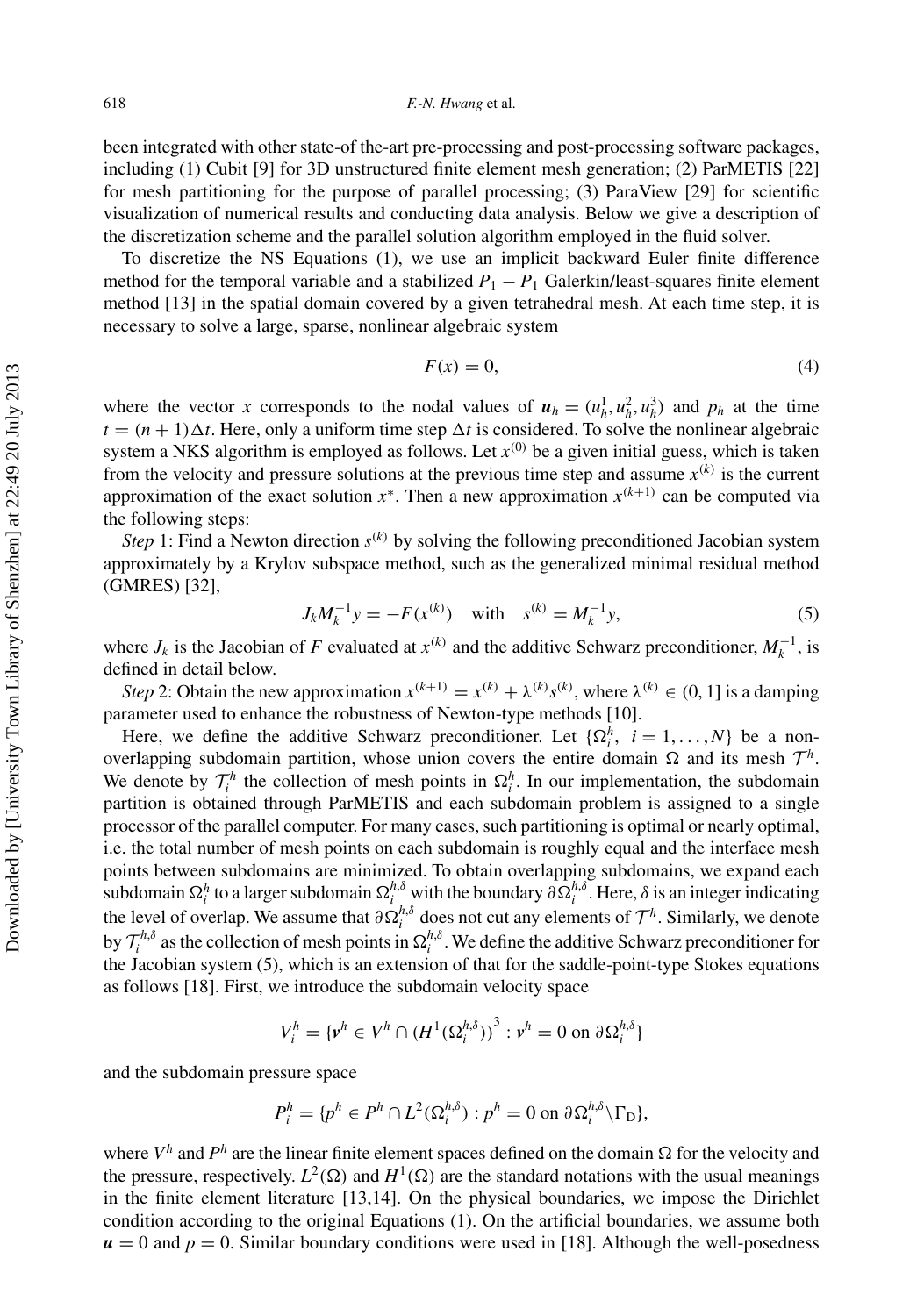of the subdomain problems defined in the Schwarz preconditioner by setting such boundary conditions for the Stokes-like problem is still an open problem, it works well in practice Barker and Cai [\[3](#page-13-0)], Hwang and Cai [\[18](#page-13-0)] and Hwang *et al.* [\[19\]](#page-13-0).

Let  $R_i: V^h \times P^h \to V_i^h \times P_i^h$  be a global-to-local restriction operator, which returns all degrees of freedom (both velocity and pressure) associated with the subspace  $V_i^h \times P_i^h$ .  $R_i$  is an  $4n_i \times 4n$ matrix with values of either 0 or 1, where *n* and  $n_i$  are the total number of mesh points in  $\mathcal{T}^h$  and  $\mathcal{T}_i^{h,\delta}$ , respectively, and  $\sum_{i=1}^N 4n_i \geq 4n$ . Note that for linear elements, we have four variables per mesh point, three for the velocity and one for the pressure. Then, the local-to-global interpolation operator  $R_i^T$  can be defined as the transpose of  $R_i$ . Using the restriction and interpolation operators, we write the additive Schwarz preconditioner in the matrix form as

$$
M_k^{-1} = \sum_{i=1}^N R_i^{\mathrm{T}} J_i^{-1} R_i,
$$

where  $J_i^{-1}$  is subspace inverse of  $J_i = R_i J R_i^T$ . We remark that the multiplication of  $R_i$  (and  $R_i^T$ ) with a vector does not involve any arithmetic operation, but does involve communication in a distributed memory parallel implementation. The restriction operator  $R_i$  collects the data from neighbouring subdomains, and the local-to-global prolongation operator  $R_i^T$  sends partial solution to neighbouring subdomains. In practice, to save the computational cost and the memory use, the  $J_i^{-1}$  in  $M_k^{-1}$  are often replaced by an inexact solver, such as an incomplete LU decomposition (ILU) with some levels of fill-ins as we use for our numerical experiments presented in the next section.

## **4. Numerical results and discussions**

We report the simulation results for the three-dimensional serpentine microchannel flows together with a straight microchannel and a square-wave microchannel for the purposes of comparison; see Figure [1](#page-5-0) for the geometrical configurations for these three test cases. Note that only one unit for each case is shown in the figure and the microchannel geometric models are constructed by connecting these units repeatedly. The number of units is selected so that the travelling paths for each case are roughly the same.

The simulations are performed using  $np = 64$  starting from  $t = 0$  and finishing at  $t = 10$  with  $\Delta t = 0.1$ , where *np* is the number of processors. Detailed information for the three test cases are summarized in Table [1.](#page-5-0) The unstructured tetrahedral finite element meshes are generated by using Cubit and the mesh size for each case is roughly equal to 0.1.

All numerical simulations are performed on the Vger PC cluster with a peak performance of 5184 Gflop*/*s at the National Central University in Taiwan. The system consists of 108 compute nodes, and each node has two Intel Xeon 3.0 GHz Dual-Core processor with 4 GB memory. The nodes are interconnected by a InfiniBand switch. All computations are done in double precision. The execution time is reported in seconds. The Jacobian matrices are constructed by a hybrid approach; i.e. all the linear terms and nonlinear terms associated with the Galerkin formulation are computed analytically, other stabilization terms are approximated by multicolored finite differences.

At each time step, we employ NKS to solve Equation [\(4\)](#page-3-0) with the previous time-step solution as the initial guess. We claim the intermediate solution converges when the stopping condition for Newton

$$
||F(x^{(k)})|| \le \max\{10^{-6}||F(x^{(0)})||, 10^{-10}\}
$$

is satisfied. A cubic lines search technique [\[10\]](#page-13-0) is employed to determine the step length  $\lambda^{(k)}$ . Note that the previous time-step solution is a good initial guess for most cases so that the line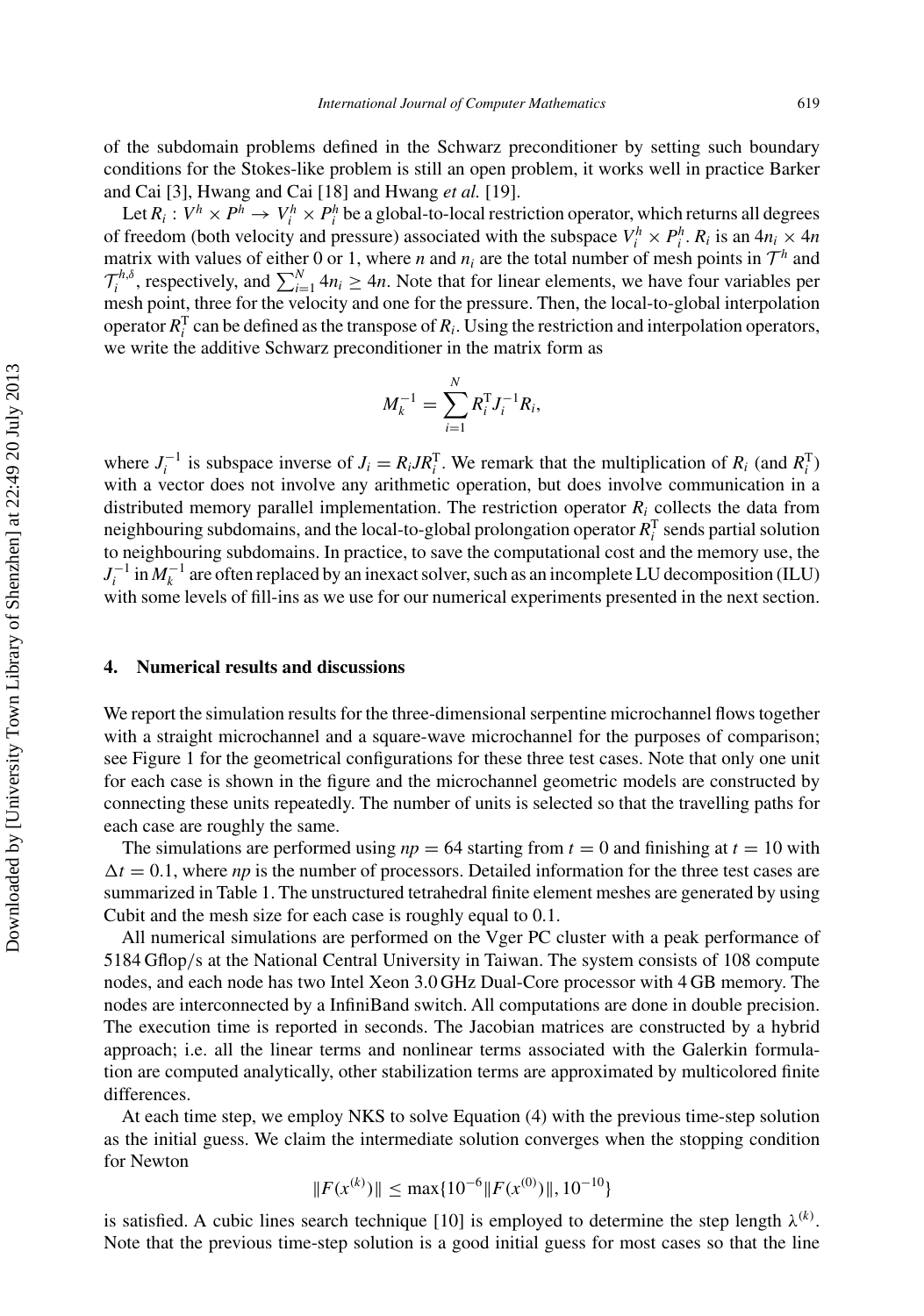<span id="page-5-0"></span>

Figure 1. The dimensions of three microchannel models (only one unit is shown). From left to right: 1D straight, 2D square-wave and 3D serpentine.

Table 1. Detailed information of three test cases.

| Models                        | # of elements      | # of nodes         | # of unknowns      |
|-------------------------------|--------------------|--------------------|--------------------|
| 1D straight<br>2D square-wave | 590,445<br>558,695 | 115,140<br>109.704 | 460,560<br>438,816 |
| 3D serpentine                 | 642,300            | 124,569            | 498,276            |

search procedure is seldom invoked. A right additive Schwarz preconditioned GMRES with a zero initial guess is employed to solve the Jacobian system. The accuracy of the solution to the Jacobian system is controlled by the stopping condition

$$
||F(x^{(k)}) + (J_k(x^{(k)})M_k^{-1})(M_ks^{(k)})|| \le \max\{10^{-4}||F(x^{(k)})||, 10^{-10}\}.
$$

Due to the nature of convection-dominated characteristic (typical Peclet number ranges from  $10^2$  to  $10^5$ ), the Galerkin/least-squares finite element method is employed to discretize Equation [\(2\)](#page-2-0), where the stabilization parameter employed is the one suggested by Franca *et al.* [\[14\]](#page-13-0). The corresponding linear system is solved by one-level additive Schwarz preconditioned GMRES, with the LU decomposition as the subdomain solver.

## **4.1** *Simulation results*

The fluids in the channel are assumed to be stationary at  $t = 0$ . At the beginning of the numerical simulation, two fluids with the same velocity are injected into a single microchannel and they merge at the vertical middle line at the inlet. The concentration of the left stream is set to be 0 (blue) and the right stream is set to be 1 (red) as the inlet boundary condition for the concentration in Equation [\(2\)](#page-2-0) and the homogeneous Neumann boundary condition is imposed on the wall and at the outlet. Such a condition implies that there is no mixing taking place before entering the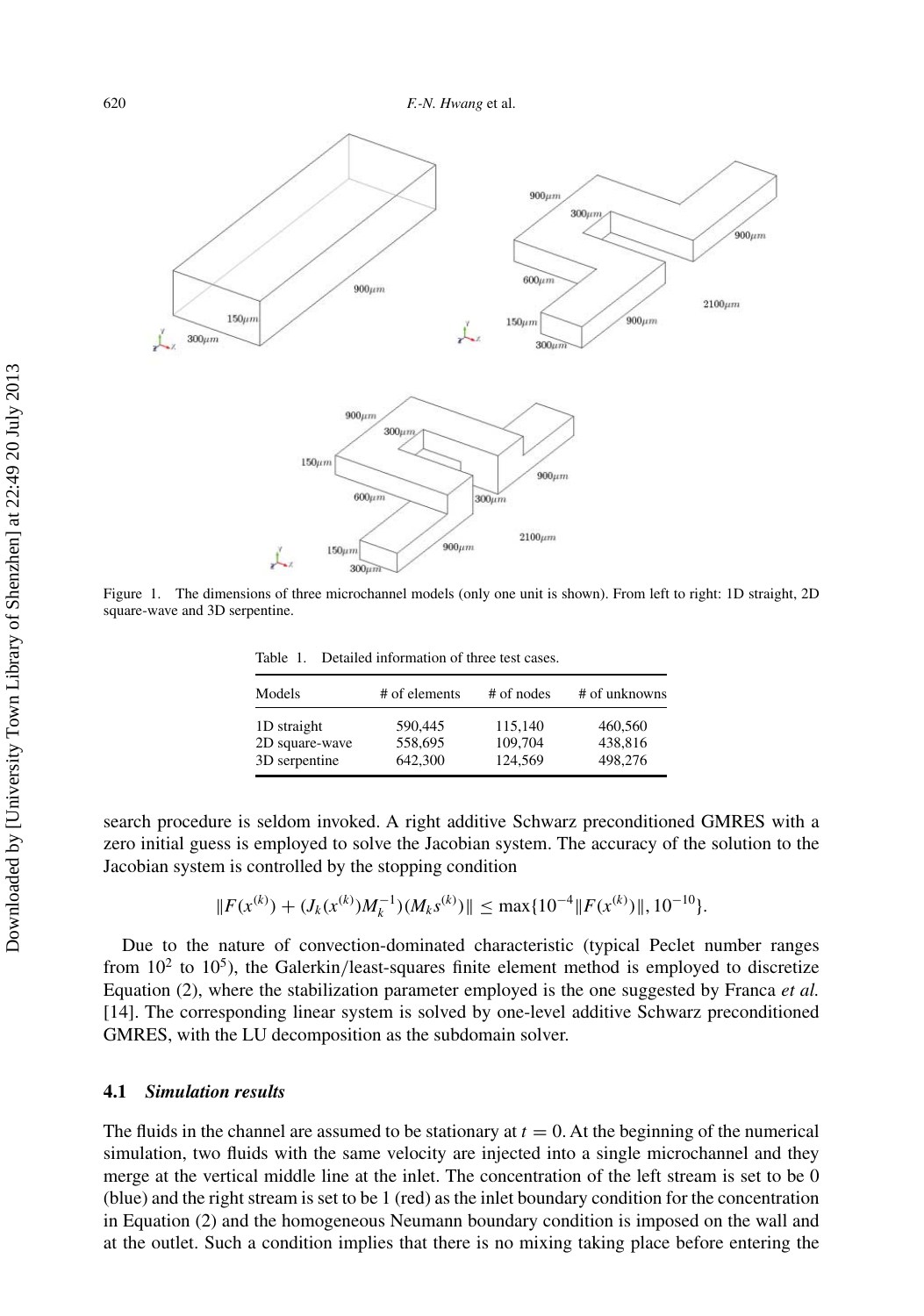micromixer. Note that it is observed that the flow in the 3D serpentine channel reaches the quasisteady state at around  $t = 2$  for the case of  $Re = 6$  and  $t = 6$  for the case of  $Re = 70$ . All the figures for the concentration distribution and its contours at the viewing windows, the streamlines and the pressure distributions shown in this subsection are produced by using ParaView.

Figure [2](#page-7-0) displays the concentration distribution in each microchannel at  $t = 2$  for the case of  $Re = 6$ . Due to the nature of laminar flows in the micro-scale channel, mixing relies mainly on diffusion.As shown on the top picture of Figure [2,](#page-7-0) two fluid streams move forward smoothly along the 1D straight channel without any fluid perturbation involved and mixing occurs only along the interface of the two fluids near the middle of the channel. The situation is improved for the 2D square-wave micromixer (the middle picture of Figure [2\)](#page-7-0), since the fluids skewing at the  $90°$  turn result in having a larger contact surface area at the fluid interface. This induces a better mixing. This can be seen clearly from the left column of Figure [3,](#page-8-0) which shows the concentration contours at different viewing windows. About one-third of the area of the cross-section is the complete mixing region (green area in the middle) near the outlet of the channel. Finally, both the bottom picture of Figure [2](#page-7-0) and the right column of Figure [3](#page-8-0) suggest that in the 3D serpentine micromixer, chaotic advection occurs, which greatly increases the contact surface area and shortens the mixing path between the two fluids, in other words, the mixing performance is significantly improved. Superior mixing performance is observed at the cross-section near the outlet of the 3D serpentine microchannel.

Figures [4](#page-9-0) and [5](#page-10-0) show a comparison of the streamlines and the pressure distribution in the 1D straight, 2D square-wave and 3D serpentine microchannel at  $t = 6$  for the case of  $Re = 70$ . It should be noted that the visualization of the streamlines is useful for studying the dead volume or eddies in the microchannel. And the pressure drop is of interests to the engineers, as it provides important information about the pump needed to drive the flow in the micro-device.

## **4.2** *Impact of the viscosity*

We next evaluate the mixing performance of the serpentine microchannel with respect to different values of Reynolds number, which is measured by the volumetric flow rate *Q* through the channel ranging from 0.1 to 1.2 mL*/*min. The mixing efficiency defined in Equation [\(3\)](#page-2-0) at a cross-section is used as the metric. Note that the total number of mesh points  $n_c$  on the cross-section is about 500. We show in Figure [6](#page-11-0) the computed mixing efficiency at different viewing windows for four different values of the Reynolds number. It is clear that the mixing efficiency increases as the fluids flow towards the downstream direction and is at least 70% for all four cases when the fluids reach the 10th viewing window. As expected, the higher Reynolds number implies better mixing efficiency. Similar observation obtained from experiments was also reported in [\[24\]](#page-13-0).

#### **4.3** *Parallel performance of the algorithm*

To achieve the optimal performance of the parallel fluid solver in terms of the computing time, several parameters need to be well tuned. Particularly, in this section, we study how the algorithmic parameters involved Krylov–Schwarz algorithms, as well as some physical parameters, affect the overall performance of the algorithm applied to the microchannel flows. These parameters include the number of levels of ILU fill-ins, the degree of overlap for the additive Schwarz preconditioner, the geometric configuration of the microchannel and the Reynolds number. Such a study provides a guideline that helps the users to choose appropriate parameters in their numerical simulations. Note that the number of levels of ILU fill-ins and the degree of overlap are related to the solution quality of the subdomain problem, which affects significantly the overall performance. Since solving the subdomain problem is the most time-consuming step in the algorithm, our goal is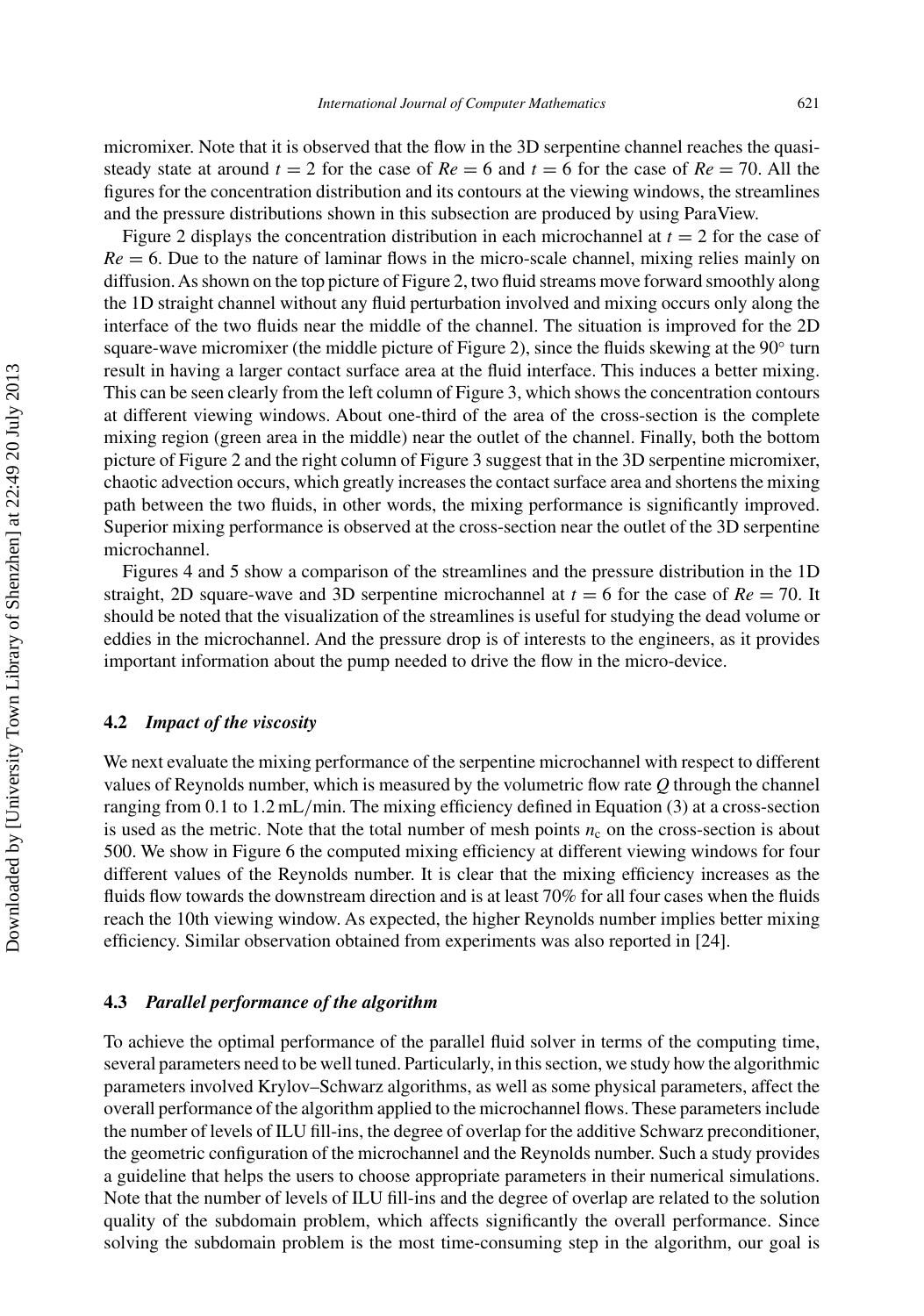<span id="page-7-0"></span>622 *F.-N. Hwang* et al.



Figure 2. Concentration distribution in each microchannel for the case of  $Re = 6$  at time  $t = 2$ . From top to bottom: 1D straight, 2D square-wave and 3D serpentine (colour online only).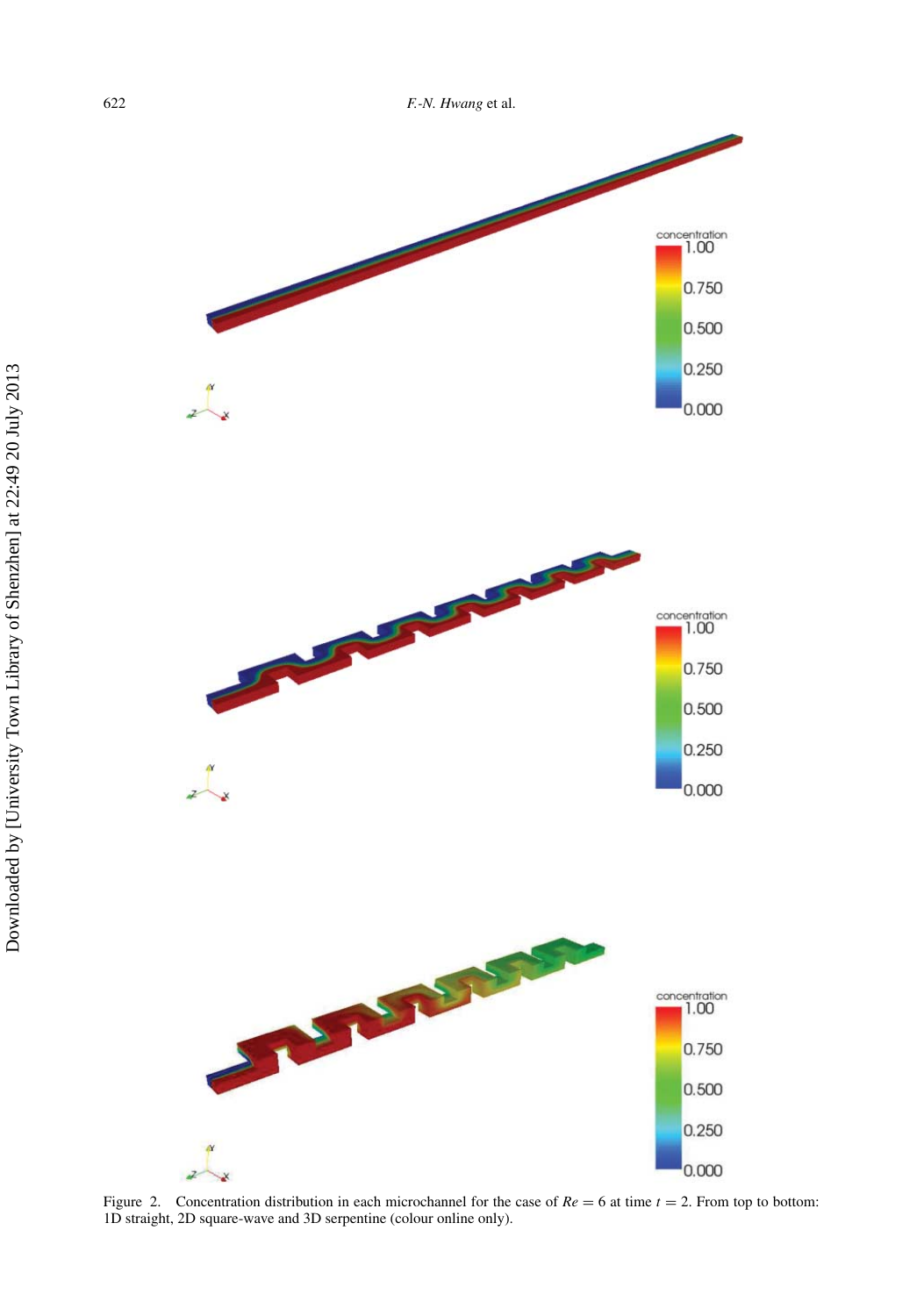<span id="page-8-0"></span>

Figure 3. Concentration contours for 2D and 3D microchannels at the viewing windows 2, 4, 6, 8 and 10 at *t* = 2 from top to bottom.  $Re = 6$  is considered. 2D (left) and 3D (right) (colour online only).

to reduce the computing time spent on the subdomain solution as much as possible but not to degrade too much the convergence rate of the Krylov subspace method, which is a trade-off between the number of iterations and the cost per iterations. Timing results reported in this section are obtained by running the simulation for 10 time steps. The total execution time, the average number of nonlinear iterations per time step (ANNI), the average number of linear iterations per Newton iteration (ANLI) are reported for the case of *Re* = 6 and *Re* = 70 in Table [2.](#page-11-0) As expected, the more ILU fill-ins and more overlap, the fewer GMRES iterations are required to achieve convergence. In these particular cases, ILU with a small number of fill-ins is too inexact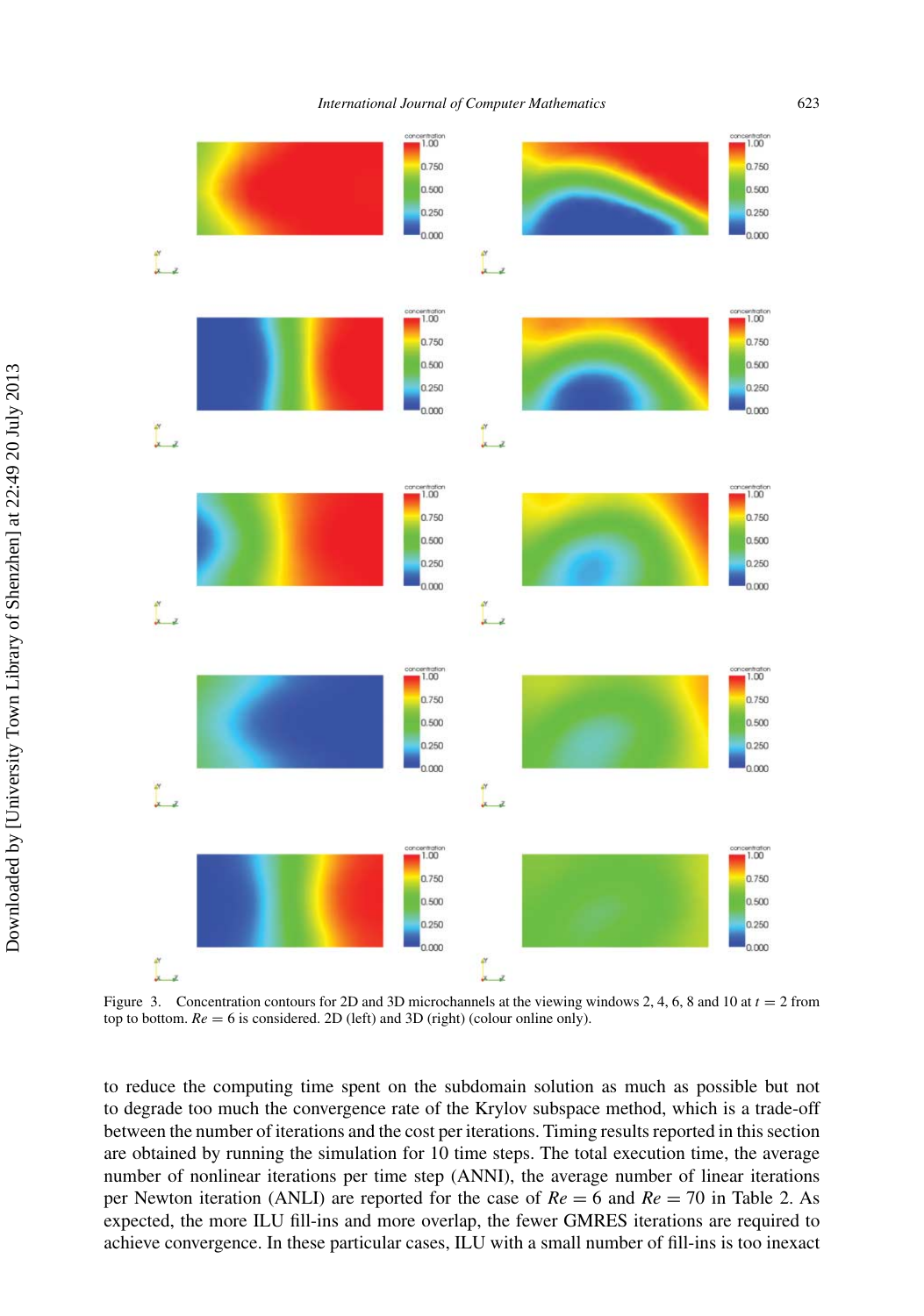<span id="page-9-0"></span>

Figure 4. The streamlines for the 1D straight (top), the 2D square-wave (middle) and the 3D serpentine (bottom). Note that the last two units for all cases are shown in the figures (colour online only).

to make the Schwarz preconditioner efficient. The same trends for both the 1D straight and 2D square-wave microchannels are also observed (not shown here). Furthermore, the communication cost is high; therefore, we are not able to save any computing time by increasing the degree of overlap.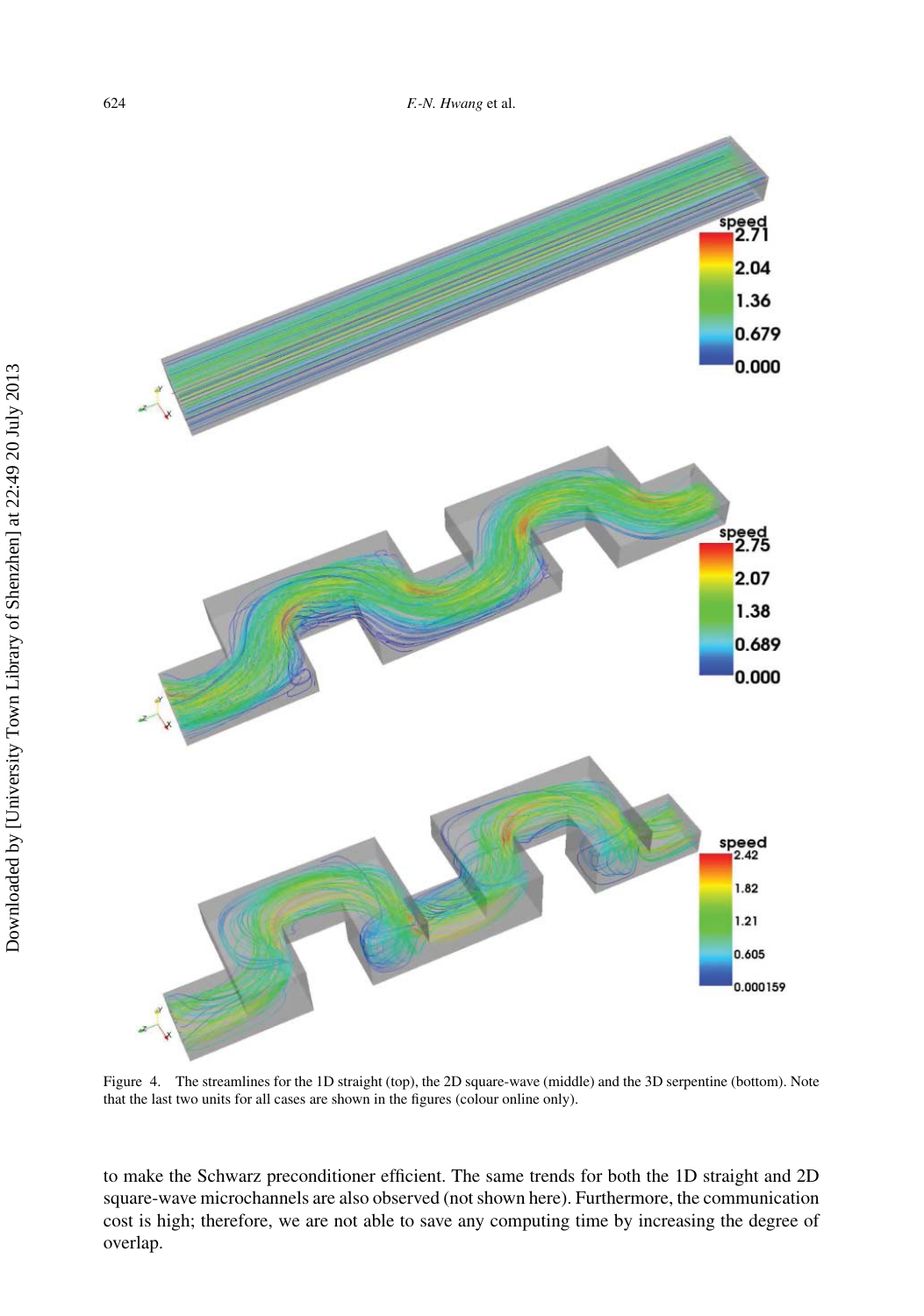<span id="page-10-0"></span>

Figure 5. The pressure for the 1D straight (top), the 2D square-wave (middle) and the 3D serpentine (bottom) (colour online only).

Next we summarize the timing results for three cases for  $Re = 6$  and  $Re = 70$  in Table [3.](#page-11-0) This table suggests that, generally speaking, the larger the Reynolds number, the more difficult it is for the GMRES to converge. Without a coarse space, which may improve the communication between subdomains, the ANLI is usually high. Such a problem becomes more severe in the case of a long and thin computational domain such as a microchannel even for a low Reynolds number flow with  $Re = 70$ . In many situations, Jacobian solves reach the maximum number of iterations, which is set to be 500. A multilevel method could be used to further reduce the number of GMRES iterations for convergence. However, finding an appropriate coarse space is not an easy task for 3D complex geometries and developing efficient multilevel methods for real applications is still an active research topic in scientific computing. Some successful 2D examples for multilevel incompressible flow computations can be found in Barker and Cai [\[3\]](#page-13-0) and Hwang and Cai [\[18](#page-13-0)].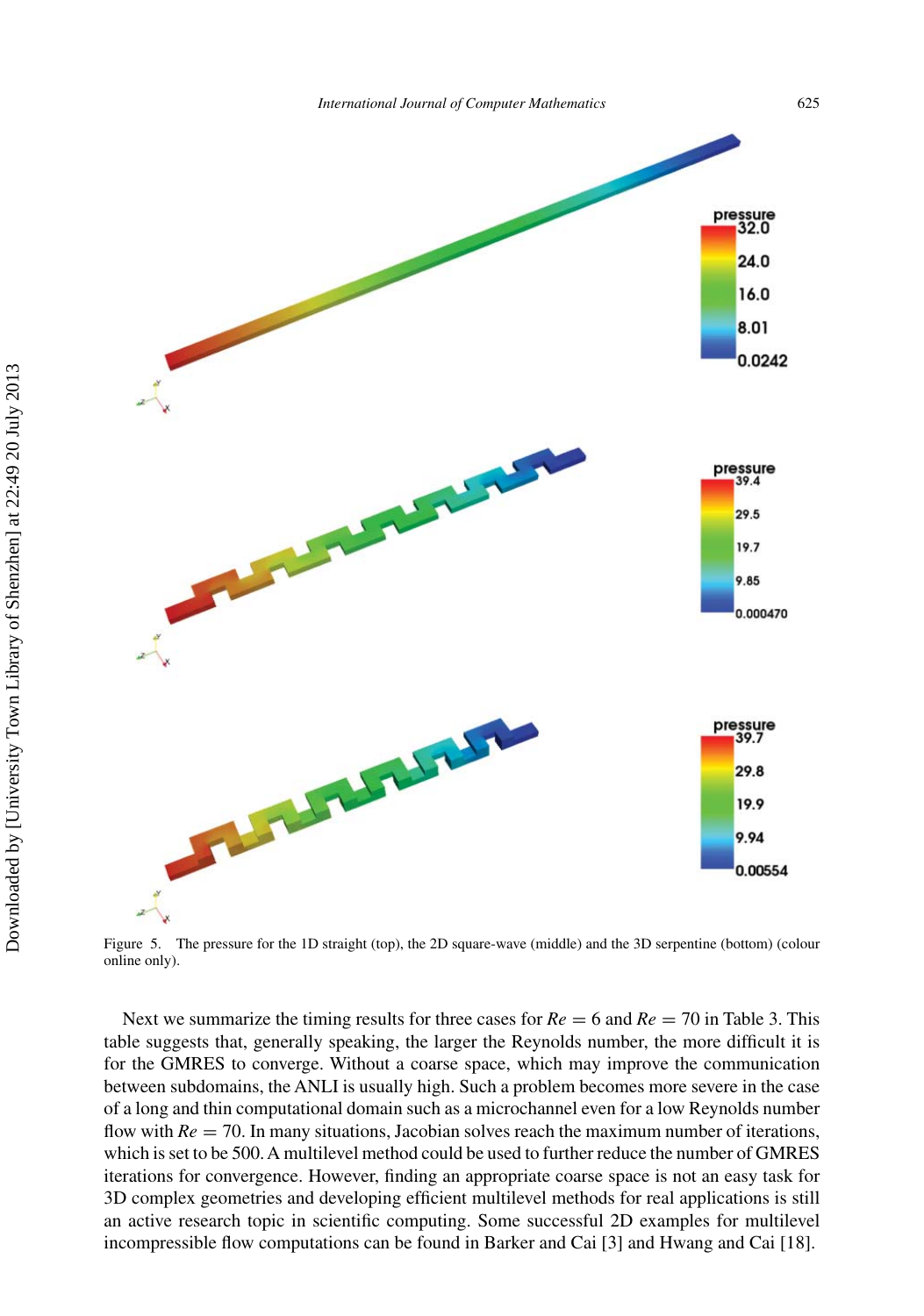<span id="page-11-0"></span>

Figure 6. The mixing efficiency at different viewing windows for the cases with different values of the Reynolds number (colour online only).

Table 2. 3D serpentine micromixing. Different subdomain solves: LU and ILU(*k*),  $k = 0, 1, 2, 3$  for varied sizes of overlapping for  $Re = 6$  and  $Re = 70$ .  $\Delta t = 0.1$ , 10 time steps are performed.  $np = 64$ .

| $Re = 7$  |             | $ovlp = 1$  | $ovlp = 2$ | $ovlp = 3$  | $ovlp = 5$  |
|-----------|-------------|-------------|------------|-------------|-------------|
| LU        | ANNI (ANLI) | 2.1(131.3)  | 2.1(122.0) | 2.1(119.6)  | 2.1(107.0)  |
|           | Total time  | 875.4       | 1176.1     | 1447.8      | 2024.1      |
| ILU(0)    | ANNI (ANLI) | 4.5 (495.4) | 4.6(495.7) | 4.6(496.0)  | 4.7(496.1)  |
|           | Total time  | 931.4       | 991.3      | 1150.2      | 1256.6      |
| ILU(1)    | ANNI (ANLI) | 2.8(459.9)  | 2.8(460.4) | 2.8(459.4)  | 2.3(435.0)  |
|           | Total time  | 675.3       | 763.5      | 824.4       | 764.1       |
| ILU(2)    | ANNI (ANLI) | 2.2(359.5)  | 2.1(320.2) | 2.3(232.1)  | 2.1(186.1)  |
|           | Total time  | 574.1       | 581.4      | 553.6       | 510.7       |
| ILU(3)    | ANNI (ANLI) | 2.1(187.0)  | 2.1(180.5) | 2.1(173.1)  | 2.1(158.0)  |
|           | Total time  | 478.4       | 558.9      | 622.7       | 722.4       |
| $Re = 70$ |             | $ovlp = 1$  | $ovlp = 2$ | $ovlp = 3$  | $ovlp = 5$  |
| LU        | ANNI (ANLI) | 3.1(382.6)  | 3.1(176.4) | 3.1(163.7)  | 3.1(136.6)  |
|           | Total time  | 2169.6      | 1981.0     | 2377.2      | 3200.9      |
| ILU(0)    | ANNI (ANLI) | 7.1 (475.3) | 7.2(475.7) | 7.2(475.8)  | 6.9(474.8)  |
|           | Total time  | 1266.6      | 1413.6     | 1506.5      | 1635.2      |
| ILU(1)    | ANNI (ANLI) | 5.1 (461.2) | 4.9(461.4) | 5.1 (460.2) | 4.5 (454.3) |
|           | Total time  | 1332.4      | 1501.7     | 1540.9      | 1688.6      |
| ILU(2)    | ANNI (ANLI) | 4.0(447.3)  | 4.0(440.4) | 3.9(431.8)  | 3.5(428.9)  |
|           | Total time  | 1229.6      | 1419.0     | 1521.5      | 1638.5      |
| ILU(3)    | ANNI (ANLI) | 3.4(434.5)  | 3.4(424.5) | 3.2(404.1)  | 3.1(389.7)  |
|           | Total time  | 1405.0      | 1672.2     | 1739.5      | 2040.8      |

Table 3. Timing results for three microchannel cases for  $Re = 6$  and 70.  $\Delta t = 0.1$ , 10 time steps are performed.

|           |             | 1D         | 2D         | 3D         |
|-----------|-------------|------------|------------|------------|
| $Re = 6$  | ANNI (ANLI) | 2.1(188.5) | 2.1(195.0) | 2.1(187.0) |
|           | Total time  | 439.6      | 372.0      | 478.4      |
| $Re = 70$ | ANNI (ANLI) | 5.5(500)   | 3.3(424.5) | 3.4(496.0) |
|           | Total time  | 1361.6     | 1053.3     | 1405.0     |

For the case of  $Re = 6$ , although the best choices for the level of ILU fill-ins and the degree of overlaps are slightly different, for example,  $ovlp = 5$  and  $ILU(2)$  for 1D,  $ovlp = 2$ and ILU(2) for 2D and  $ovlp = 1$  and ILU(3) for 3D, the number of GMRES iterations and the number of Newton iterations are quite independent of the geometric configurations of microchannels.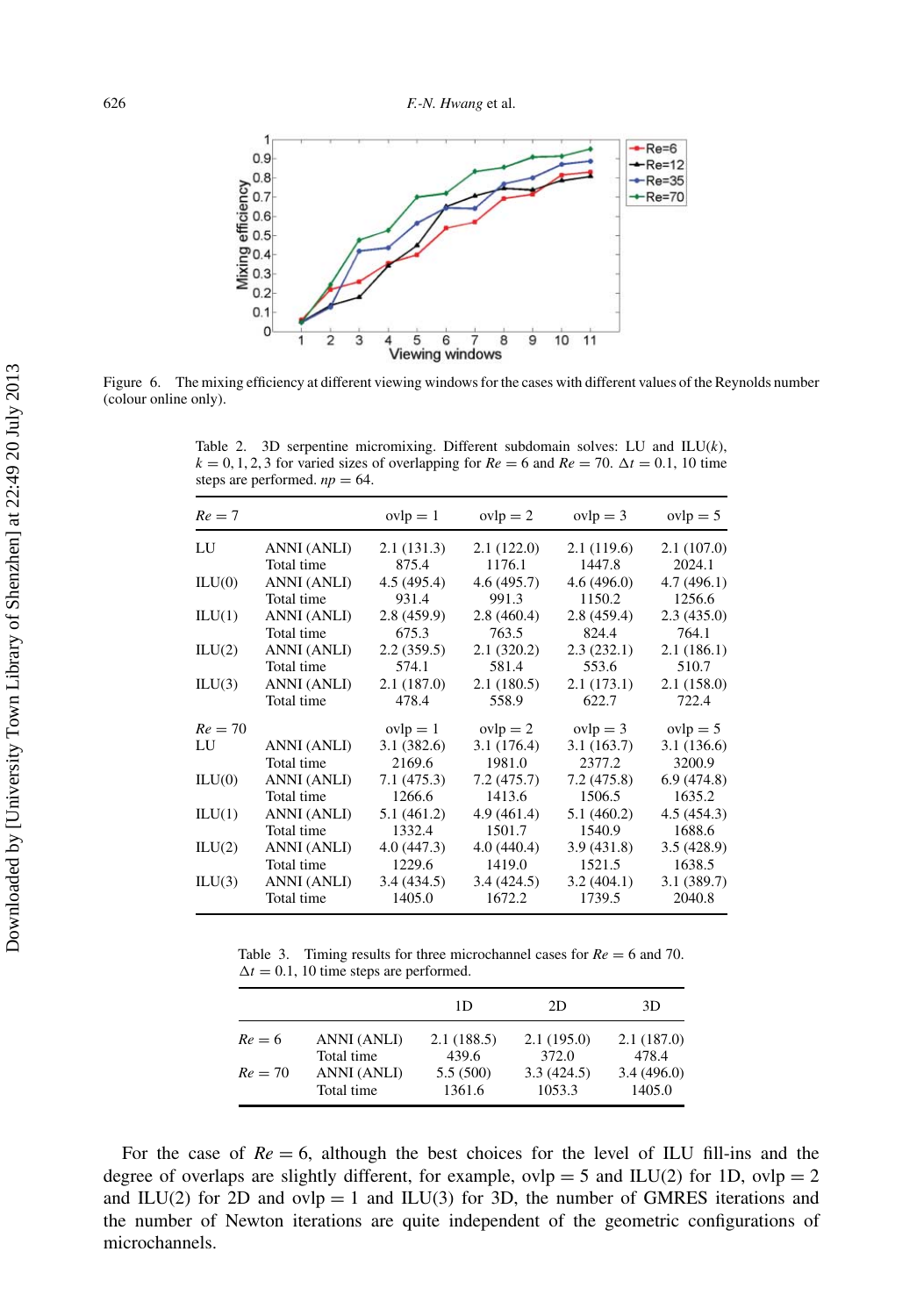| np  | ANNI | ANLI  | Time(s) | Efficiency $(\% )$ |
|-----|------|-------|---------|--------------------|
| 16  | 2.1  | 158.6 | 1587.3  | 100                |
| 32  | 2.1  | 163.5 | 877.3   | 90                 |
| 64  | 2.1  | 187.0 | 478.4   | 83                 |
| 128 | 2.2  | 264.2 | 370.0   | 54                 |
| 256 | 2.4  | 394.2 | 317.5   | 31                 |

Table 4. Parallel efficiency for the 3D serpentine micromixing case with  $Re = 26$ . The additive Schwarz preconditioner uses  $ovlp = 1$  and  $ILU(3)$  as the subdomain solver.

Table 5. Parallel efficiency for the 3D serpentine micromixing case with  $Re = 70$ . The additive Schwarz preconditioner uses  $ovlp = 1$  and  $ILU(1)$  as the subdomain solver.

| np  | ANNI | ANLI  | Time(s) | Efficiency $(\% )$ |
|-----|------|-------|---------|--------------------|
| 16  | 4.7  | 456.8 | 3888.3  | 100                |
| 32  | 4.4  | 455.7 | 1989.9  | 98                 |
| 64  | 5.1  | 461.2 | 1224.3  | 79                 |
| 128 | 5.0  | 460.6 | 734.2   | 66                 |
| 256 | 5.0  | 464.8 | 505.8   | 48                 |

Finally, to evaluate the parallel performance of our fluid solver, we consider the parallel efficiency defined as

$$
E_f = \left(\frac{16}{np}\right) \frac{T_{16}}{T_{np}},
$$

where  $T_{16}$  and  $T_{np}$  are the computing time obtained with 16 and  $np$  processors.

From Tables 4 and 5, we observe that the parallel efficiency reaches at least 50% with up to 128 processors but degrades slightly when 256 processors are used.

# **5. Conclusions**

In this work, we introduced a parallel algorithm for the 3D microfluidic simulation and the corresponding software was developed on top of PETSc and several state-of-the-art open source packages, including Cubit, ParMETIS and ParaView. The core of the approach is based on a fully coupled and fully implicit scalable NKS method. Our studies showed good qualitative agreements between our numerical solutions and the experimental observation shown in [\[24\]](#page-13-0). Moreover, we used the three-dimensional serpentine microchannel as a numerical example to demonstrate the applicability of our software to the simulation of microfluidic mixing. Our solver achieved above 54% of parallel efficiency with up to 128 processors on a cluster of PCs. Our research focused on that the mixing of the fluids induced by a passive transport diffusion. The model is based on incompressible Navier–Stokes equations for single-phase flows. It is worth to extend our parallel solver for the case of coupled multi-phase flows with surface tension, which represents broader applications in microfluidic mixing.

#### **Acknowledgements**

This research was supported by the Center for Computational Geophysics of NCU, CCG Contribution Number: NCU-CCG101-0015. The first and third author were supported in part by the National Science Council of Taiwan, 96-2115-M-008-007-MY2 and the second author was supported in part by the Department of Energy, DE-FC02-01ER25479, and in part by the US National Science Foundation, CCR-0219190, ACI-0072089 and ACI-0305666.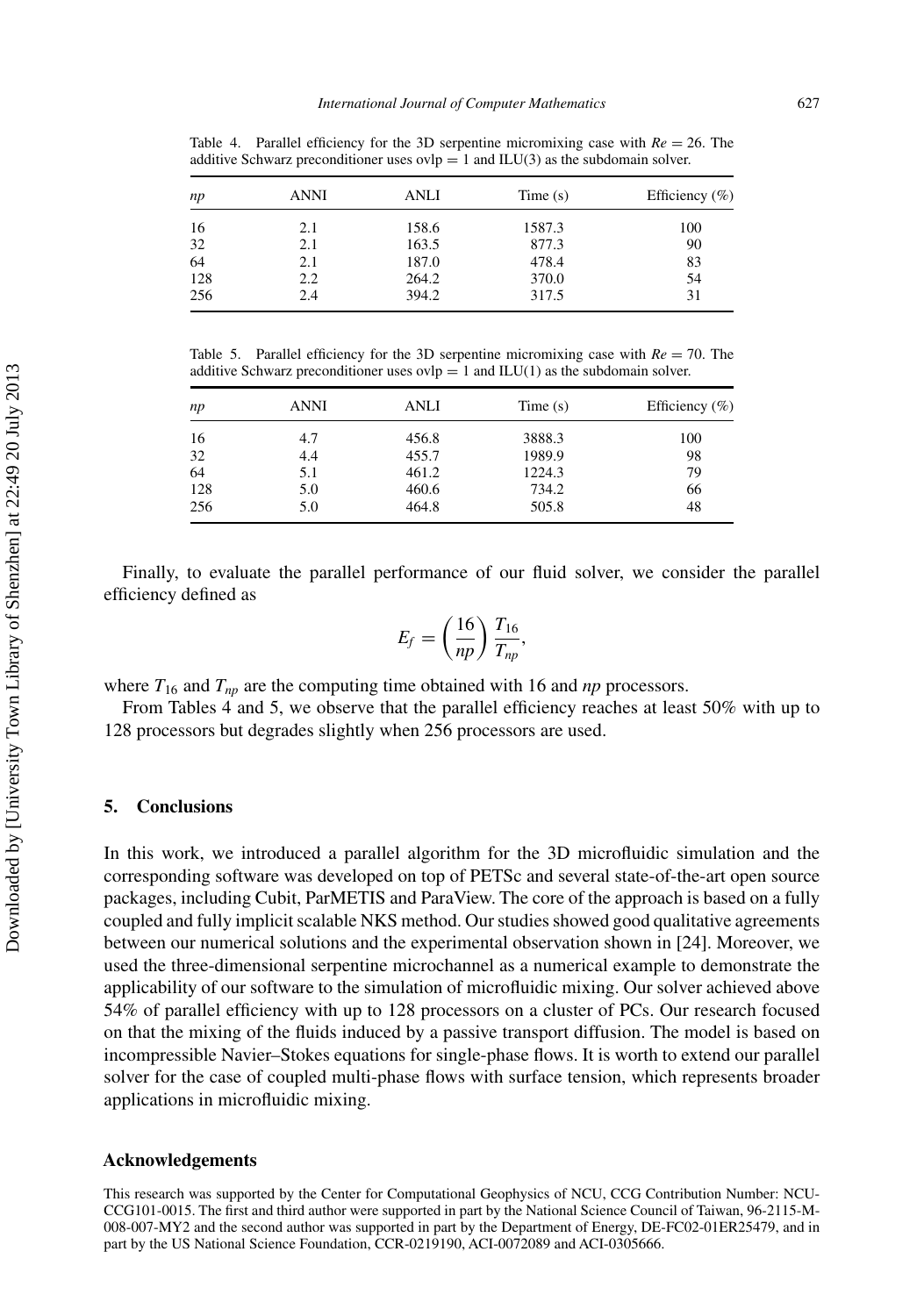### <span id="page-13-0"></span>**References**

- [1] D. Ahmed, X. Mao, J. Shi, B. Juluri, and T. Huang, *A millisecond micromixer via single-bubble-based acoustic streaming*, Lab Chip 9 (2009), pp. 2738–2741.
- [2] S. Balay, K. Buschelman, W. Gropp, D. Kaushik, M. Knepley, L.C. McInnes, B. Smith, and H. Zhang, *PETSc* Webpage, 2011. Available at [http://www.mcs.anl.gov/petsc.](http://www.mcs.anl.gov/petsc)
- [3] A. Barker and X.-C. Cai, *Scalable parallel methods for monolithic coupling in fluid–structure interaction with application to blood flow modeling*, J. Comput. Phys. 229 (2010), pp. 642–659.
- [4] H. Bau, J. Zhong, and M. Yi, *A minute magneto hydrodynamic (MHD) mixer*, Sensor Actuator B Chem. 79 (2001), pp. 207–215.
- [5] S. Behara and S. Mittal, *Parallel finite element computation of incompressible flows*, Parallel Comput. 35 (2009), pp. 195–212.
- [6] P. Brown, D. Shumaker, and C. Woodward, *Fully implicit solution of large-scale non-equilibrium radiation diffusion with high order time integration*, J. Comput. Phys. 204 (2005), pp. 760–783.
- [7] X.-C. Cai, W. Gropp, D. Keyes, R. Melvin, and D. Young, *Parallel Newton–Krylov–Schwarz algorithms for the transonic full potential equation*, SIAM J. Sci. Comput. 19 (1998), pp. 246–265.
- [8] R. Choudhary, T. Bhakat, R. Singh, A. Ghubade, S. Mandal, A. Ghosh, A. Rammohan, A. Sharma, and S. Bhattacharya, *Bilayer staggered herringbone micro-mixers with symmetric and asymmetric geometries*, Microfluid. Nanofluid. 10 (2011), pp. 271–286.
- [9] Cubit. Online CUBIT user's manual, 2011. Available at [http://cubit.sandia.gov/documentation.html.](http://cubit.sandia.gov/documentation.html)
- [10] J. Dennis and R. Schnabel, *Numerical Methods for Unconstrained Optimization and Nonlinear Equations*, SIAM, Philadelphia, 1996.
- [11] W. Dettmer and D. Perić, *An analysis of the time integration algorithms for the finite element solutions of incompressible Navier–Stokes equations based on a stabilised formulation*, Comput. Methods Appl. Mech. Eng. 192 (2003), pp. 1177–1226.
- [12] Y. Du, Z. Zhang, C. Yim, M. Lin, and X. Cao, *A simplified design of the staggered herringbone micromixer for practical applications*, Biomicrofluidics 4 (2010), Article ID 024105, 13 pp.
- [13] L. Franca and S. Frey, *Stabilized finite element methods. II: The incompressible Navier–Stokes equations*, Comput. Methods Appl. Mech. Eng. 99 (1992), pp. 209–233.
- [14] L. Franca, T. Hughes, and S. Frey, *Stabilized finite element methods: I. Application to the advective-diffusive model*, Comput. Methods Appl. Mech. Eng. 95 (1992), pp. 253–276.
- [15] T. Glatzel, C. Litterst, C. Cupelli, T. Lindemann, C. Moosmann, R. Niekrawietz, W. Streule, R. Zengerle, and P. Koltay, *Computational fluid dynamics (CFD) software tools for microfluidic applications – a case study*, Comput. Fluid. 37 (2008), pp. 218–235.
- [16] V. Hessel, H. Löwe, and F. Schönfeld, *Micromixers a review on passive and active mixing principles*, Chem. Eng. Sci. 60 (2005), pp. 2479-2501.
- [17] S. Hossain, A. Husain, and K. Kim, *Shape optimization of a micromixer with staggered-herringbone grooves patterned on opposite walls*, Chem. Eng. J. 162 (2010), pp. 730–737.
- [18] F.-N. Hwang and X.-C. Cai, *Parallel fully coupled Schwarz preconditioners for saddle point problems*, Electron. Trans. Numer. Anal. 22 (2006), pp. 146–162.
- [19] F.-N. Hwang, C.-Y. Wu, and X.-C. Cai, *Numerical simulation of three-dimensional blood flows using domain decomposition method on parallel computer*, J. Chin. Soc. Mech. Eng. 31 (2010), pp. 199–208.
- [20] T. Kang, M. Singh, T. Kwon, and P. Anderson, *Chaotic mixing using periodic and aperiodic sequences of mixing protocols in a micromixer*, Microfluid. Nanofluid. 4 (2008), pp. 589–599.
- [21] G. Karniadakis, A. Beşkök, and N. Aluru, *Microflows and Nanoflows: Fundamentals and Simulation*, Springer Verlag, Berlin, 2005.
- [22] G. Karypis, *METIS* homepage, 2011. Available at [http://cubit.sandia.gov/documentation.html.](http://cubit.sandia.gov/documentation.html)
- [23] L. Li, L. Lee, J. Castro, and A. Yi, *Improving mixing efficiency of a polymer micromixer by use of a plastic shim divider*, J. Micromech. Microeng. 20 (2010), Article ID 035012, 9 pp.
- [24] R. Liu, M. Stremler, K. Sharp, M. Olsen, J. Santiago, R. Adrian, H. Aref, and D. Beebe, *Passive mixing in a three-dimensional serpentine microchannel*, IEEE ASME J. Microelectromech. Syst. 9 (2002), pp. 190–197.
- [25] S. Müller, I. Mezi, J. Walther, and P. Koumoutsakos, *Transverse momentum micromixer optimization with evolution strategies*, Comput. Fluid. 33 (2004), pp. 521–531.
- [26] M. Murillo and X.-C. Cai, *A fully implicit parallel algorithm for simulating the non-linear electrical activity of the heart*, Numer. Linear Algebra Appl. 11 (2004), pp. 261–277.
- [27] N.-T. Nguyen and Z. Wu, *Micromixers a review*, J. Micromech. Microeng. 15 (2005), pp. R1–R16.
- [28] S. Ovtchinnikov, F. Dobrian, X.-C. Cai, and D. Keyes, *Additive Schwarz-based fully coupled implicit methods for resistive Hall magnetohydrodynamic problems*, J. Comput. Phys. 225 (2007), pp. 919–1936.
- [29] ParaView. *ParaView* homepage, 2011. Available at [http://www.paraview.org.](http://www.paraview.org)
- [30] J. Park, K. Seo, and T. Kwon, *A chaotic micromixer using obstruction-pairs*, J. Micromech. Microeng. 20 (2010), Article ID 015023, 11 pp.
- [31] Y. Saad, *Iterative Methods for Sparse Linear Systems*, SIAM, Philadelphia, 2003.
- [32] Y. Saad and M. Schultz, *GMRES: A generalized minimal residual algorithm for solving nonsymmetric linear systems*, SIAM J. Sci. Stat. Comput. 7 (1986), pp. 856–869.